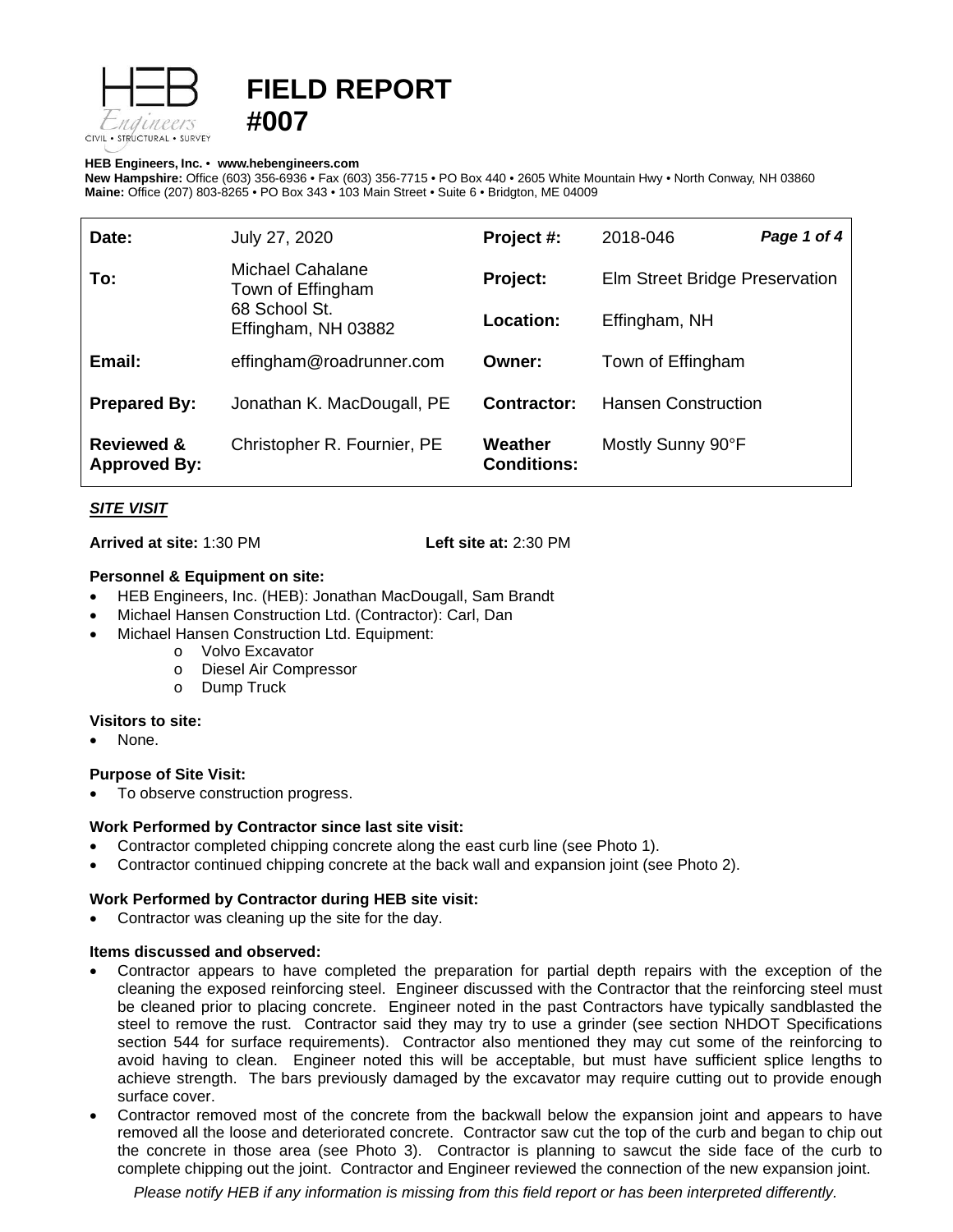*Town of Effingham July 27, 2020 <i>Elm Street Bridge, Effingham, NH Field Report #007 HEB Project #2018-046*

- No containment has been installed to prevent concrete debris from the expansion joint removal from falling into the river. Engineer discussed with the Contractor the need for containment before they proceed with full depth deck demolition. Concrete debris is present along the bank of the stream and in the river (see Photo 4). Containment will also be required for cleaning of the structural steel below the deck.
- Contractor said they will likely place the concrete deck prior to installing the expansion joint. The Contractor needs the deck to cure before they can get a snooper truck on the bridge and clean the steel below.
- Engineer noted the loose block of concrete at the north abutment is considerably larger than during initial observations in 2018 (see Photo 5). More concrete may require removal than originally assumed and less epoxy crack filler may be required.

### **Work Scheduled:**

- Contractor will remove all the demolition debris on the deck tomorrow (July 28, 2020) and continue to remove the expansion joint.
- Contractor may place deck concrete at the end of the week, but does not have a schedule yet.

### **Outstanding Construction Issues:**

Install containment to prevent demolition debris from falling in the river.

#### **Next Observation:**

• Thursday, July 30, 2020.

#### **Photos:**

• Taken by JKM July 27, 2020.



Photo 1: Concrete removed along the east curb.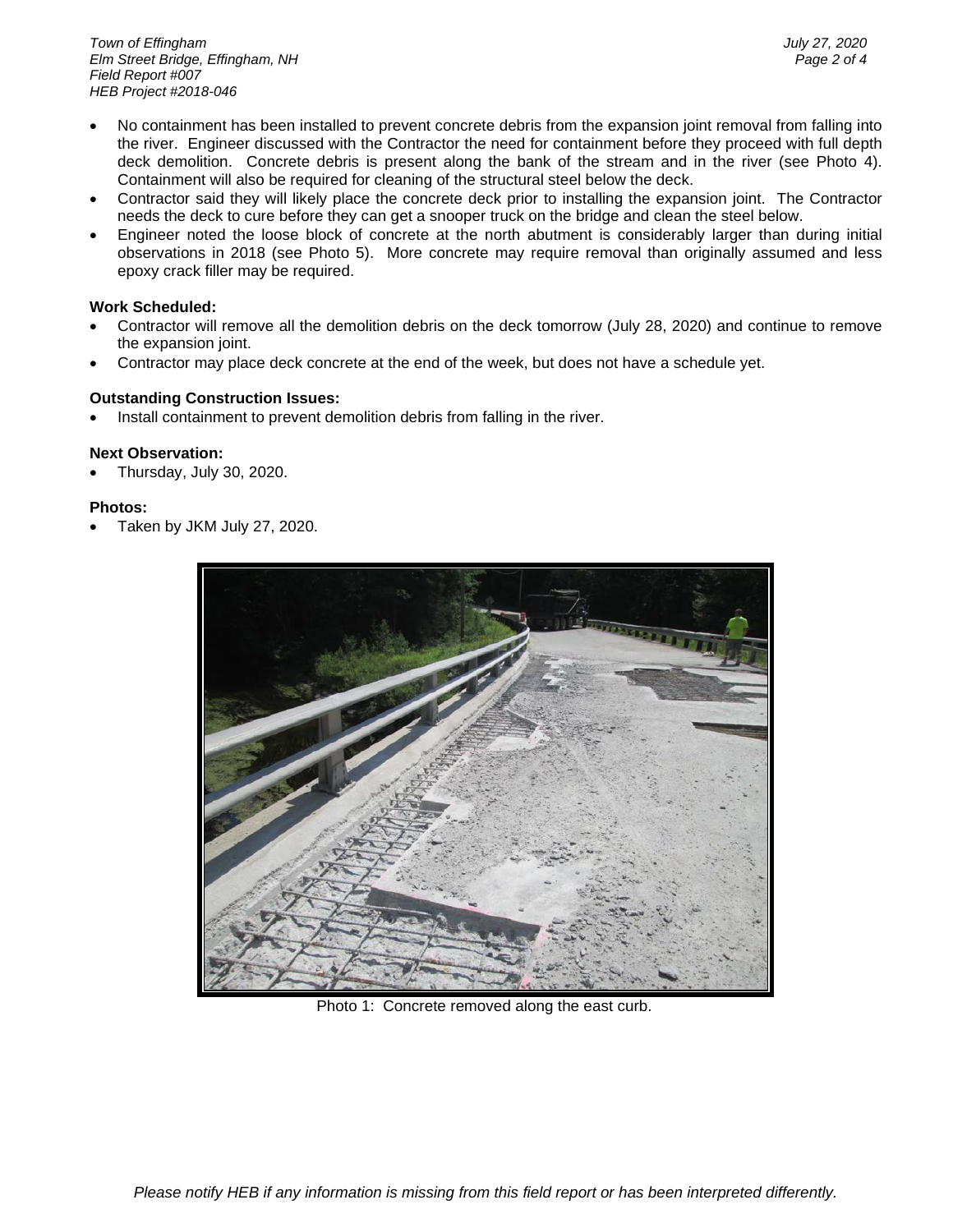

Photo 2: Backwall chipped out to remove the expansion joint.



Photo 3: Sawcut and demolition at the curb.